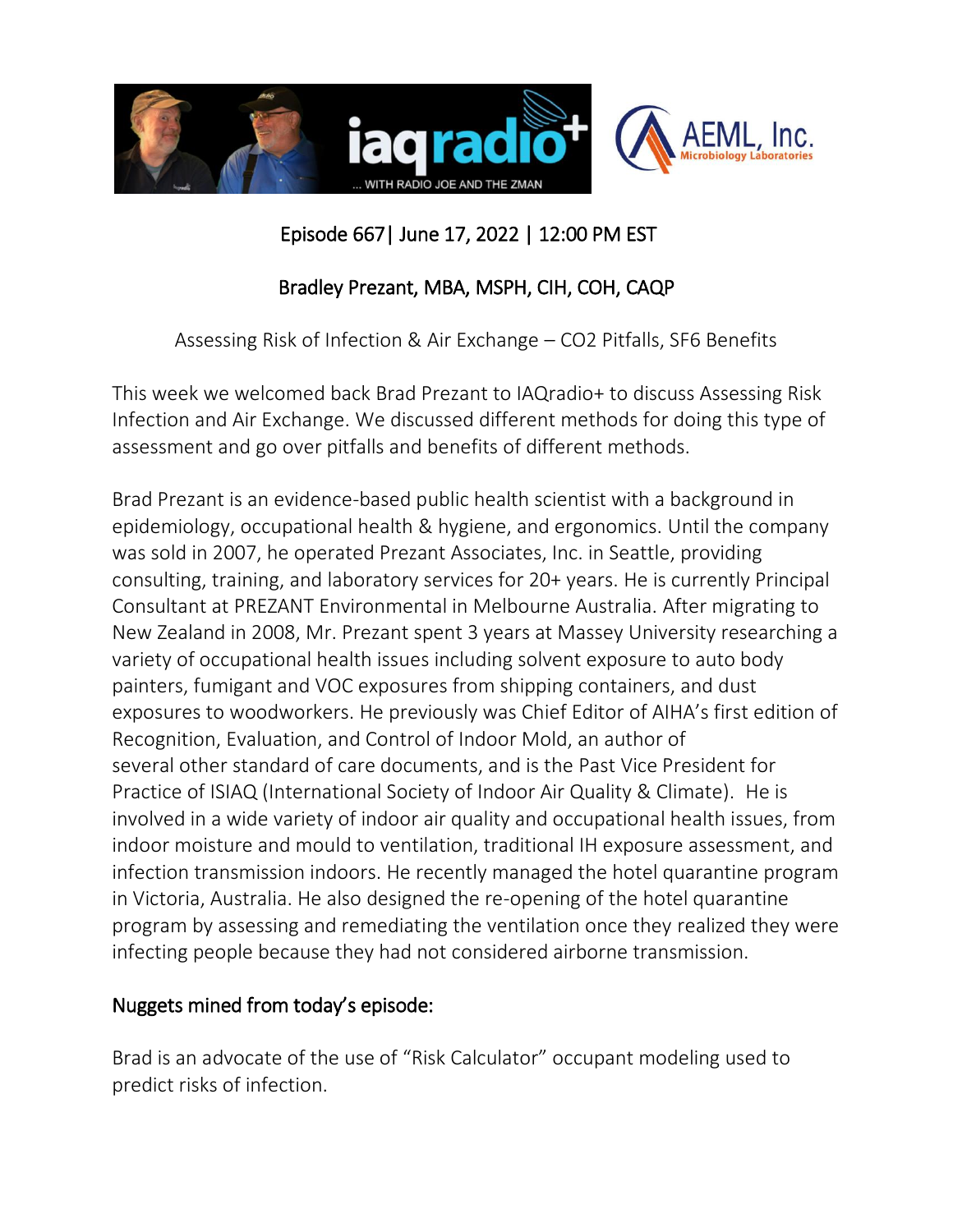The volume of space determines the quantity of infection in air. He studied an airport boarding gate and found the higher ceiling heights are occupant protective.

# *How does Australia compare to other countries when it comes to keeping COVID cases down?*

| <b>Australia</b>      | <b>United States</b>   |
|-----------------------|------------------------|
| 7.69 million cases    | 87.3 million cases     |
| 9,200 deaths          | 1,036,000 deaths       |
| 26 million population | 333 million population |
| .03538% mortality     | $0.3\%$ pop            |

>95% of Aussies 16 years or older are vaccinated. >70% of eligible population have received 3 or more vaccinations Australia is vaccinating 15,000 people daily.

#### *From the US perspective, Australian Government handling of Covid seems draconian?*

Australians are more trusting of government and more compliant than Americans. Australia is an example of the successful use of non-pharmaceutical interventions.

COVID BA.5 Omicron variant most common now in Australia.

Australia has had as many Covid deaths this year as in the previous 2 years.

NY Times Article- How Australia Saved Thousands of Lives While Covid Killed a Million Americans.

Brad credits David Bearg's book "Indoor Air Quality & HVAC Systems) for raising his awareness to tracer gas testing and Bill Turner and Jack Spangler for adding to his knowledge.

Tracer Gas is either a present or added substance used to track airflows indoors.

What can be learned from tracer gas testing.

- Quantification of Effective Ventilation Rates (outdoor air entry)
- Quantification of Distribution Inefficiencies in Ventilation Systems
- The Percentage of Outdoor Air in the Supply Air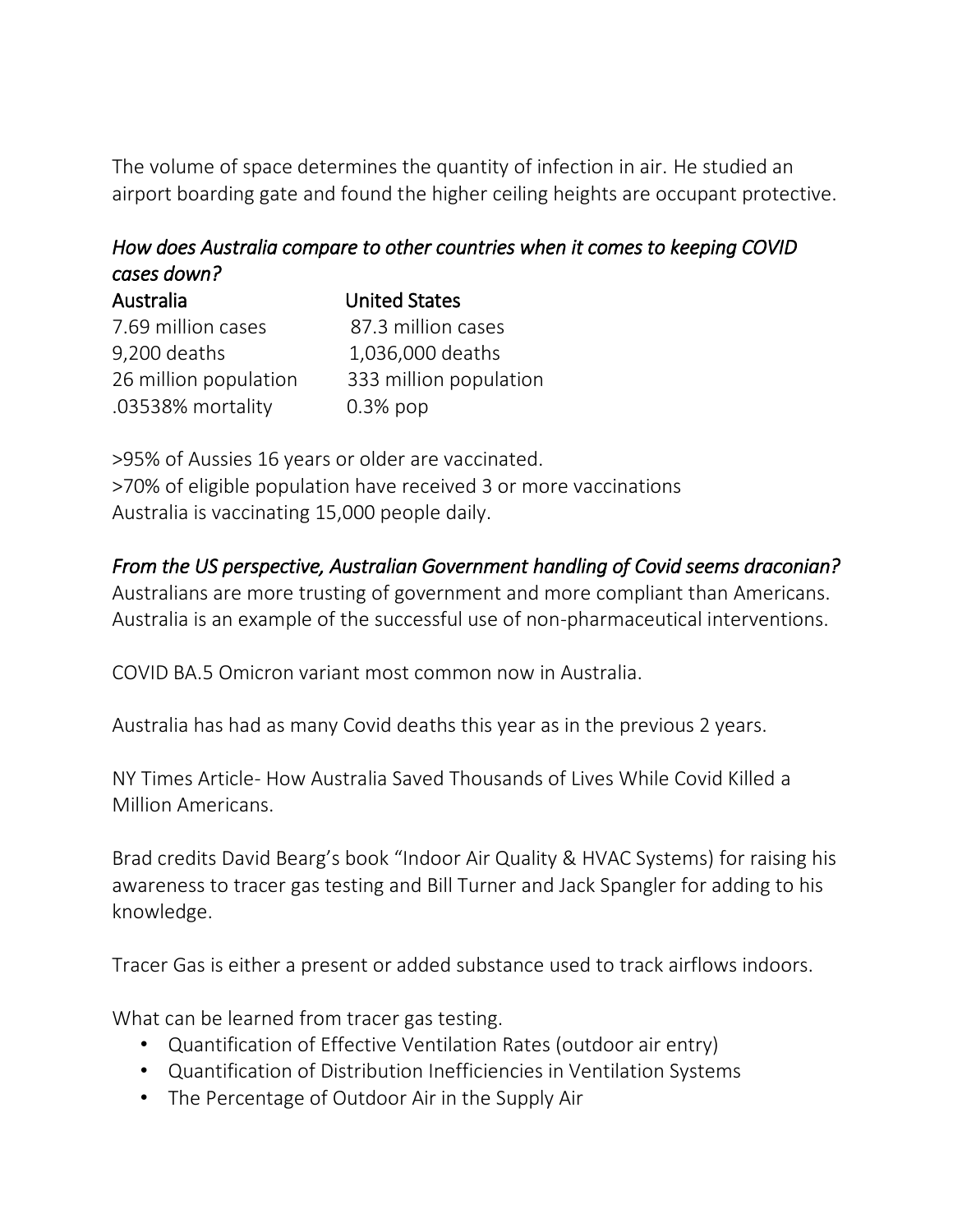- Identification of Pathways of Air Movement though Buildings
- Quantification of Re-entrainment into Air Intakes from Nearby Exhaust **Stacks**
- Measurements of Volumetric Air Flow Rates in Ducts
- Determination of Age of Air Calculations

A good tracer gas is

- Inert, nonpolar, and not absorbed
- Non-toxic, non-allergenic
- Nonflammable and nonexplosive
- Not a normal constituent of air
- Measurable by portable equipment
- Measurable by a technique that is free of interference by substances normally in air
- Relatively inexpensive

SF6 Sulphur Hexafluoride is Brad's preferred tracer gas. The only downside is that the gas has a high Global Warming Potential. Only 60 grams of SF6 is needed to test a small building.

Brad has successfully used theatrical smoke in single story structures and for testing rooftop air handlers for re-entrainment.

Tracer gas testing requirements sophisticated and costly testing instruments with sensitivity in the PPB range. FTIR (Fourier Transformed Infrared Spectroscopy). FTIR scans the entire IR spectrum simultaneously. FTIR spectroscopy quantifies individual gases in a complex mixture to ppb levels. FTIR is quick, sensitive and precise. A system costs approximately \$50K+. A multipoint sampler can pull air in from 8 different areas and then present to the analyzer (\$10K).

The story of air quality complaints, a de-pressurized below ground fan room, and sewer gas. Brad discussed a case study where tracer gas was used in a medical facility to determine the cause of odor and illness complaints. The building had an underground fan room. During construction, heavy equipment crushed sewer lines. Leaking sewage contaminated the ground and the high static pressure (3"- 4") in the fan room drew vapors from the soil through the porous concrete and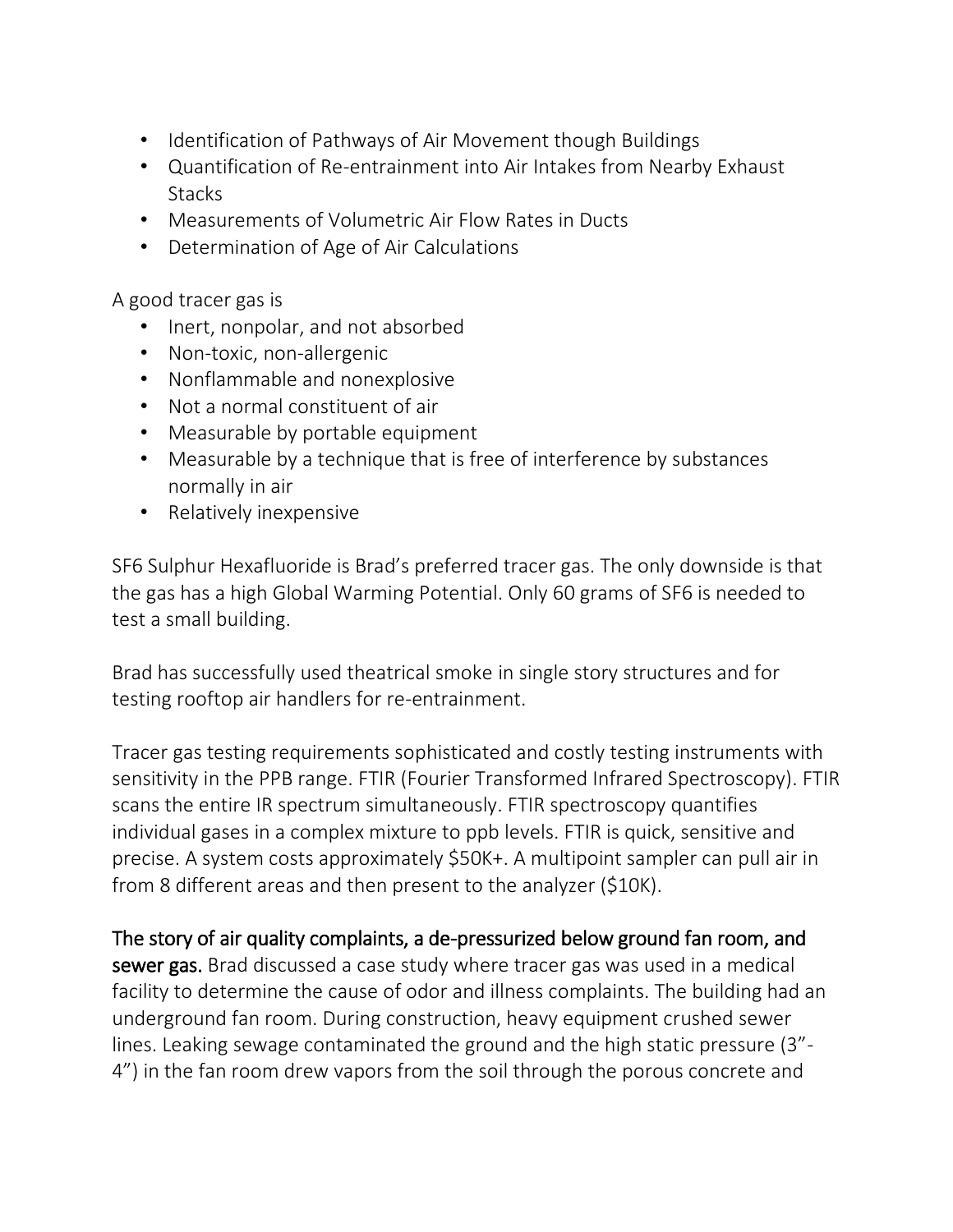circulated them within the building. They were able to make this determination by dropping tracer gas into the sewer system.

Tracer gas can be used 3 ways:

- Constant decay method
- Constant emission method
- Constant concentration method

Constant decay curve is the easiest to implement. Tracer is released and a constant concentration is built up in a single zone. Concentration is measured over time Both ASTM [ASTM E741-11(2017)] and ISO [ISO 12569:201] have tracer gas standards.

Overtime tracer gas equilibrates. Tracer gas is the gold standard to establish ACH. Exponential decay. Straight line decay. Why do this? To understand the building, the occupants and the virus using a modeling approach can understand and predict infection.

Focusing exclusively on "Far-field" Transmission… Key Factors Influencing Transmission Indoors

- Personal factors
	- Generation Rate (measured in quanta)
		- Activity Rate
		- Vocalisation (quanta emission)
	- Dose (Volume \* Time)
		- Inhalation Rate
		- Time of occupancy
		- Use of masks
- Virus Characteristics
	- Settling on surfaces
	- Inactivation in air
- Building Factors
	- Size of room (volume in cubic metres)
	- Ventilation (Air Changes per hour, ACH)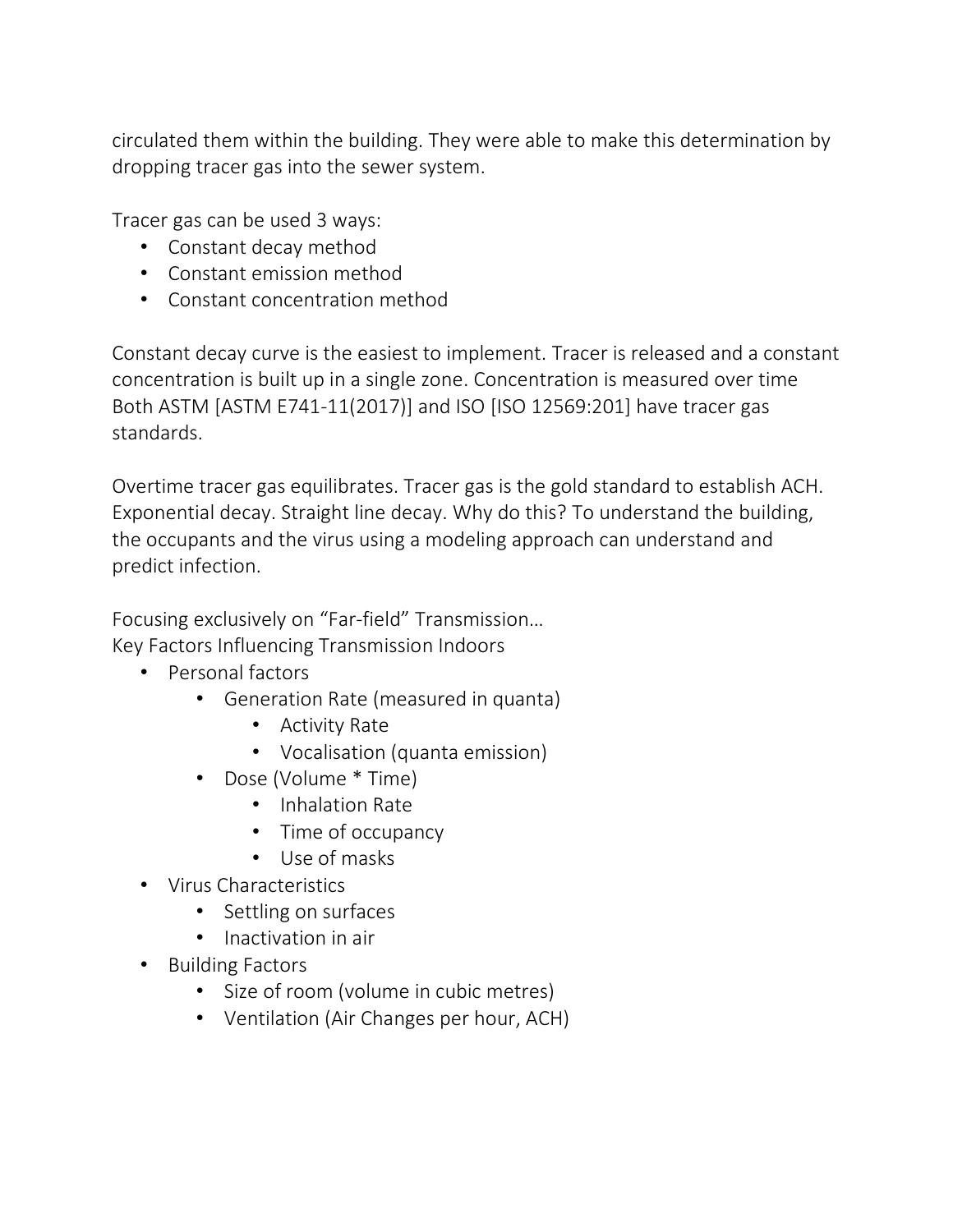The "Compartment Model" simply takes a "box" with known air exchange rate and known source emission rate and solves the maths to determine an airborne concentration.

The "Wells-Riley Infection Model" takes that airborne concentration, factors in time & breathing rate to derive an exposure, and calculates a Percentage Likelihood of Infection (Risk)

Measuring the risk of infection via airborne exposure with simple spreadsheet model

Combine the information Jose Jimenez. From: Jimenez, Jose, et. al., University of Colorado, Boulder http://tinyurl.com/covid-estimator

Covid risk estimated needs to be understood in order to explain it to building owners. Breathing rate of a kid .26, breathing rate of an adult is .52. quanta exhalation rate. Covid variants. Varies 2-4 orders of magnitude between people depending on anatomy, where Covid is present in the body.

Super spreader event is a disadvantageous room or someone is exhaling virus more efficiently. The value is to be able to understand and communicate risks and prioritize corrective interventions.

Focusing exclusively on "Far-field" Transmission… Factors Influencing Transmission Indoors Enter building factors, ACHs and building dimensions.

3 Methods of Measuring Air Exchange

- Estimating via Airflow Measurements (design or actual)
- $\bullet$  Using CO<sub>2</sub> to Infer ACH
- $SF<sub>6</sub>$  Tracer Testing to Measure ACH

Original HVAC designs are problematic. Not accurately reflected on as-built blueprints, duct leakage, short circuiting, uneven distribution, etc.

 $CO<sup>2</sup>$  can be used to infer ventilation rates. Must wait for  $CO<sup>2</sup>$  to buildup. Using Carbon Dioxide to Infer Ventilation Rate

Number of persons must remain constant & at maximum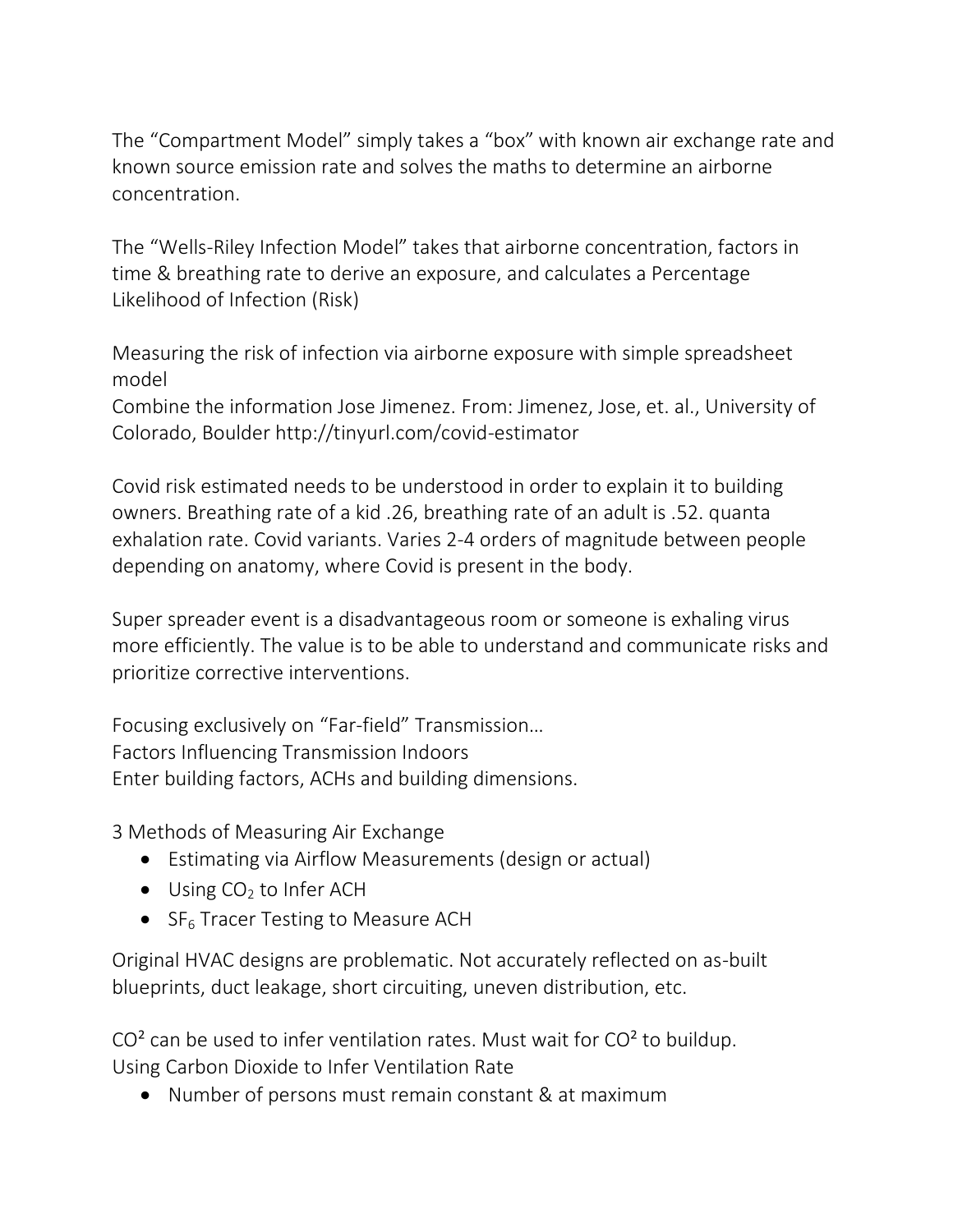- Only at steady-state can the peak equilibrium value be converted to effective ventilation rate
- Time to steady-state can range from 20 minutes to 12 hours
- These conditions are rarely met leading to over-estimates of ACH

CO<sup>2</sup> Measurements May be Giving False Results

Overall air exchange rate and direction of air exchange are important.

CO<sup>2</sup> doesn't accurately measure ACH. SF6 can accurately measure ACH.

Turbulent model used in many HVAC designs. Other strategies should also be considered. Displacement vents save money and are better for infection control than turbulent systems.

#### Summary:

- 1. Air exchange can be most reliably measured using tracer gases such as  $SF<sub>6</sub>$
- 2. This provides better estimates than engineering estimates or  $CO<sub>2</sub>$  of ACH due to inherent difficulties in satisfying the underlying requirements for using  $CO<sub>2</sub>$  –because  $CO<sub>2</sub>$  measures two things, ACH and occupancy, and we really only want to measure one thing – air exchange (ACH)
- 3. With ACH properly measured, risk calculators permit the *percentage risk of infection* from airborne pathogens to be estimated
- 4. Building owners/operators can rank order their building stock to determine where to intervene using this methodology – and explain these issues simply to stakeholders

#### Tips:

Testing with CO². Test Friday night, remove everyone from the building at the same time. Test for  $CO<sup>2</sup>$  and then calculate  $CO<sup>2</sup>$  decay. Measure indoor  $CO<sup>2</sup>$  versus outdoor CO². Can augment testing by adding more CO².

## [Ventilation Optimization AIRAH document](https://www.airah.org.au/Content_Files/Resources/2021_AIRAH_COVID-19_Ventilation_Optimisation_Guide_for_Schools.pdf)

Swedish painters used fan and inflatable bladder to remove paint fumes from building.